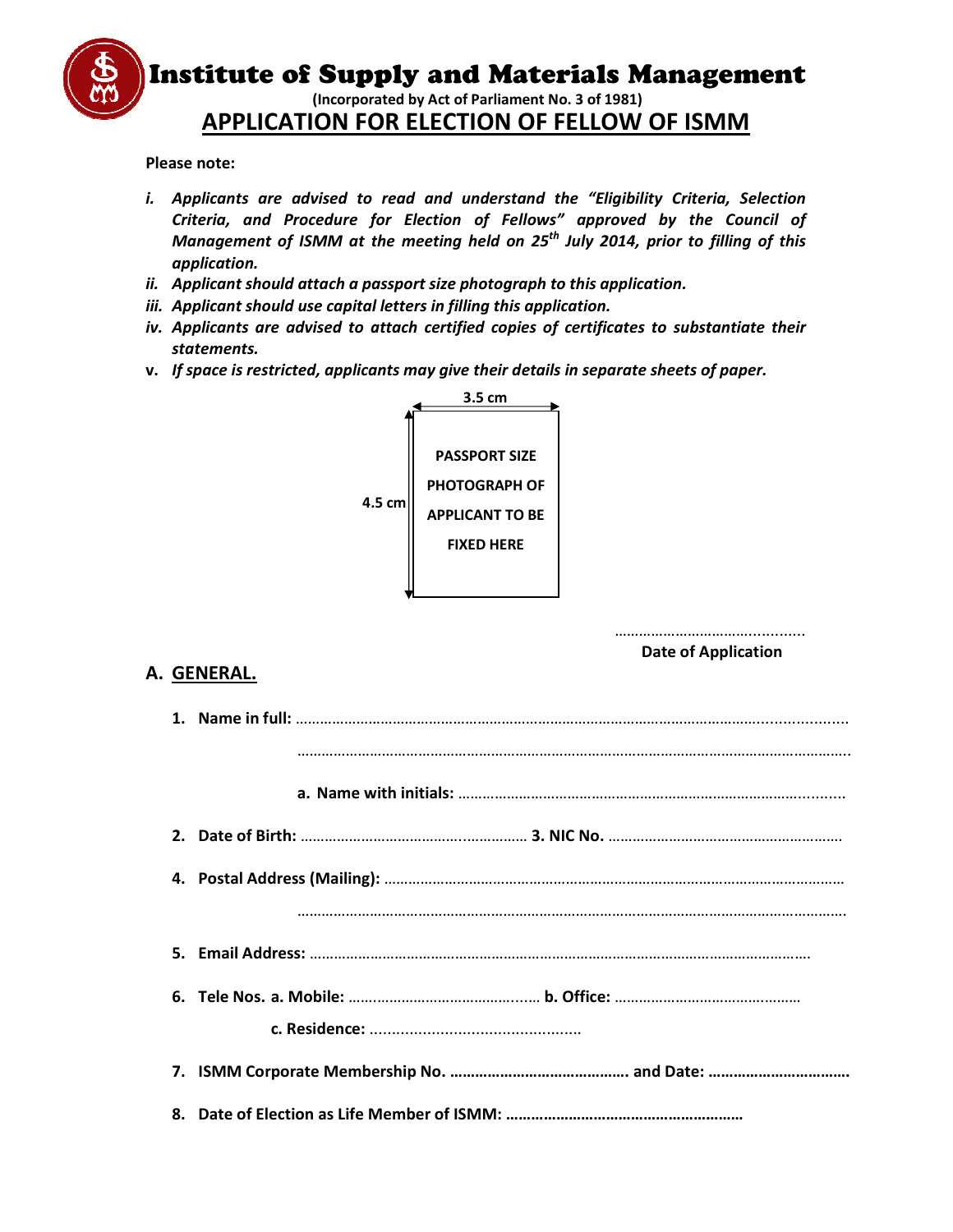## **B. ELIGIBILITY CRITERIA.**

| 10. Your Age on the date of Application: Years  Months                           |                                                                        |
|----------------------------------------------------------------------------------|------------------------------------------------------------------------|
|                                                                                  |                                                                        |
| 12. Name and address of the organisation where you started work in the SC field: |                                                                        |
|                                                                                  |                                                                        |
|                                                                                  |                                                                        |
|                                                                                  |                                                                        |
|                                                                                  | c. What was your designation/appointment in the SC field at the start: |
|                                                                                  |                                                                        |

## **13. Give details of your progress in the Supply Chain field:**

| <b>DATES</b> | NO. YRS. | <b>DESIGNATION YOU HELD</b> | <b>NAME OF ORGANISATION</b> |
|--------------|----------|-----------------------------|-----------------------------|
|              |          |                             |                             |
| From:        |          |                             |                             |
| <b>To: </b>  |          |                             |                             |
|              |          |                             |                             |
| From:        |          |                             |                             |
| <b>To: </b>  |          |                             |                             |
|              |          |                             |                             |
| From:        |          |                             |                             |
| <b>To: </b>  |          |                             |                             |
|              |          |                             |                             |
| From:        |          |                             |                             |
| <b>To: </b>  |          |                             |                             |
|              |          |                             |                             |
| From:        |          |                             |                             |
| <b>To: </b>  |          |                             |                             |

### **14. Give details of the highest Managerial level Appointment/Designation held by you:**

| <b>DATES</b> | NO. YRS. | <b>APPOINTMENT/DESIGNATION</b> | <b>NAME OF ORGANISATION</b> |
|--------------|----------|--------------------------------|-----------------------------|
| From:<br>To: |          |                                |                             |
| From:        |          |                                |                             |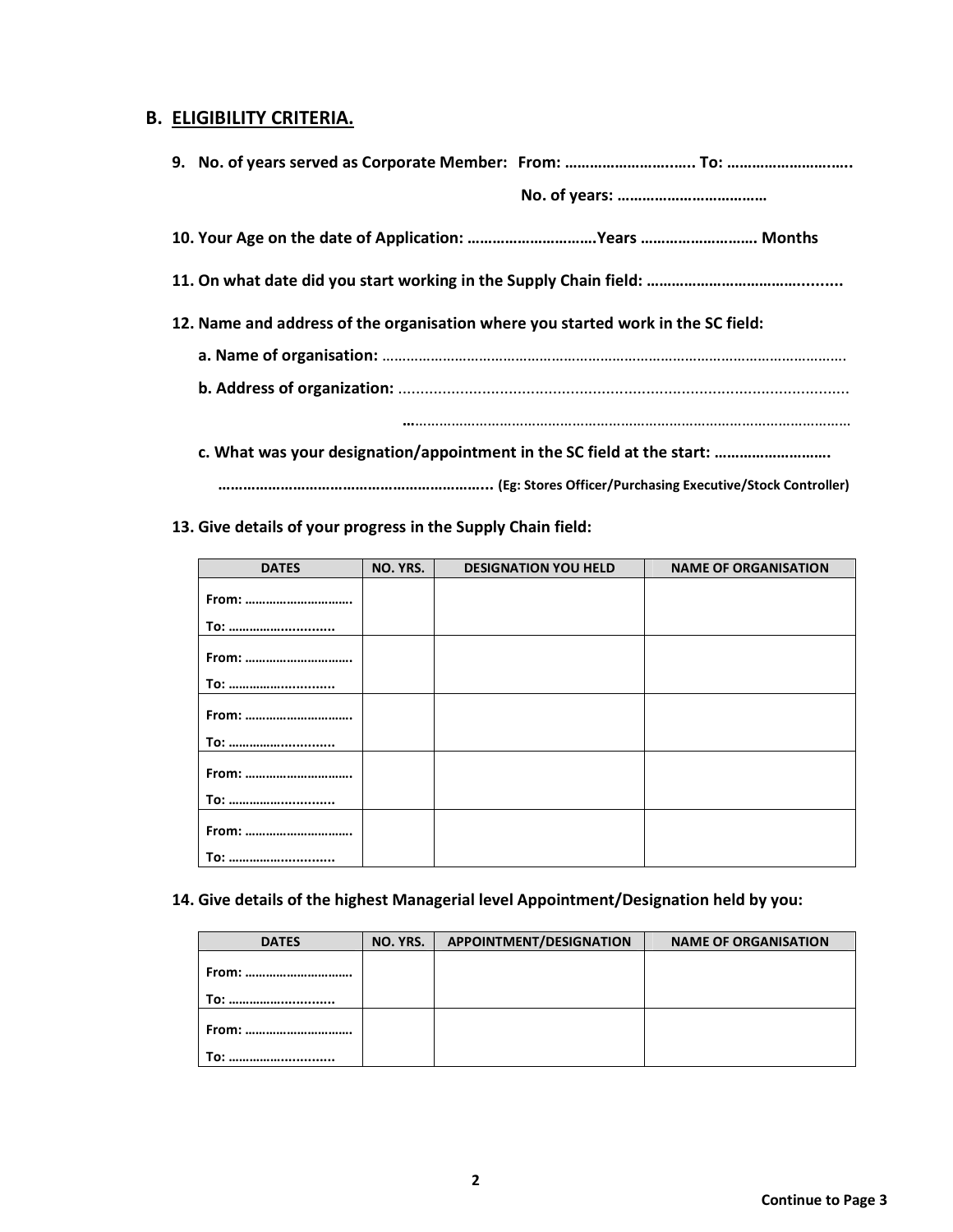**15. Give details of your participation in the activities of ISMM:** 

| EVENT/ACTIVITY/COMMITTEE/COUNCIL | <b>DESIGNATION/POSITION HELD</b> | <b>DURATION</b> |
|----------------------------------|----------------------------------|-----------------|
|                                  |                                  | From:           |
|                                  |                                  | To:             |
|                                  |                                  | From:           |
|                                  |                                  | <b>To: </b>     |
|                                  |                                  | From:           |
|                                  |                                  | To:             |
|                                  |                                  | From:           |
|                                  |                                  | To:             |
|                                  |                                  | From:           |
|                                  |                                  | <b>To: </b>     |

# **C. SELECTION CRITERIA.**

**16. What is/was your highest Professional status/standing of your employment in the SC field ?** 

| <b>YOUR DESIGNATION/</b><br><b>APPOINTMENT</b> | <b>MANAGERIAL LEVEL</b><br>(MIDDLE/SENIOR/VERY<br><b>SENIOR)</b> | <b>NAME OF ORGANISATION</b> | <b>DURATION</b>      |
|------------------------------------------------|------------------------------------------------------------------|-----------------------------|----------------------|
|                                                |                                                                  |                             | From:<br><b>To: </b> |
|                                                |                                                                  |                             | From:<br><b>To: </b> |
|                                                |                                                                  |                             | From:<br><b>To: </b> |

**17. What are your Academic Attainments/Achievements ?** 

|                                                                   | <b>NAME OF</b><br>DIPLOMA/DEGREE/MASTERS | <b>DATE OBTAINED</b> |
|-------------------------------------------------------------------|------------------------------------------|----------------------|
| a. Initial Diploma/Degree (give details):                         |                                          |                      |
| b. Additional Diploma/Degree (give<br>details):                   |                                          |                      |
| c. Masters/Post Graduate/Doctorate/<br><b>MBA</b> (give details): |                                          |                      |
| d. Any Specialist Qualification (give<br>details):                |                                          |                      |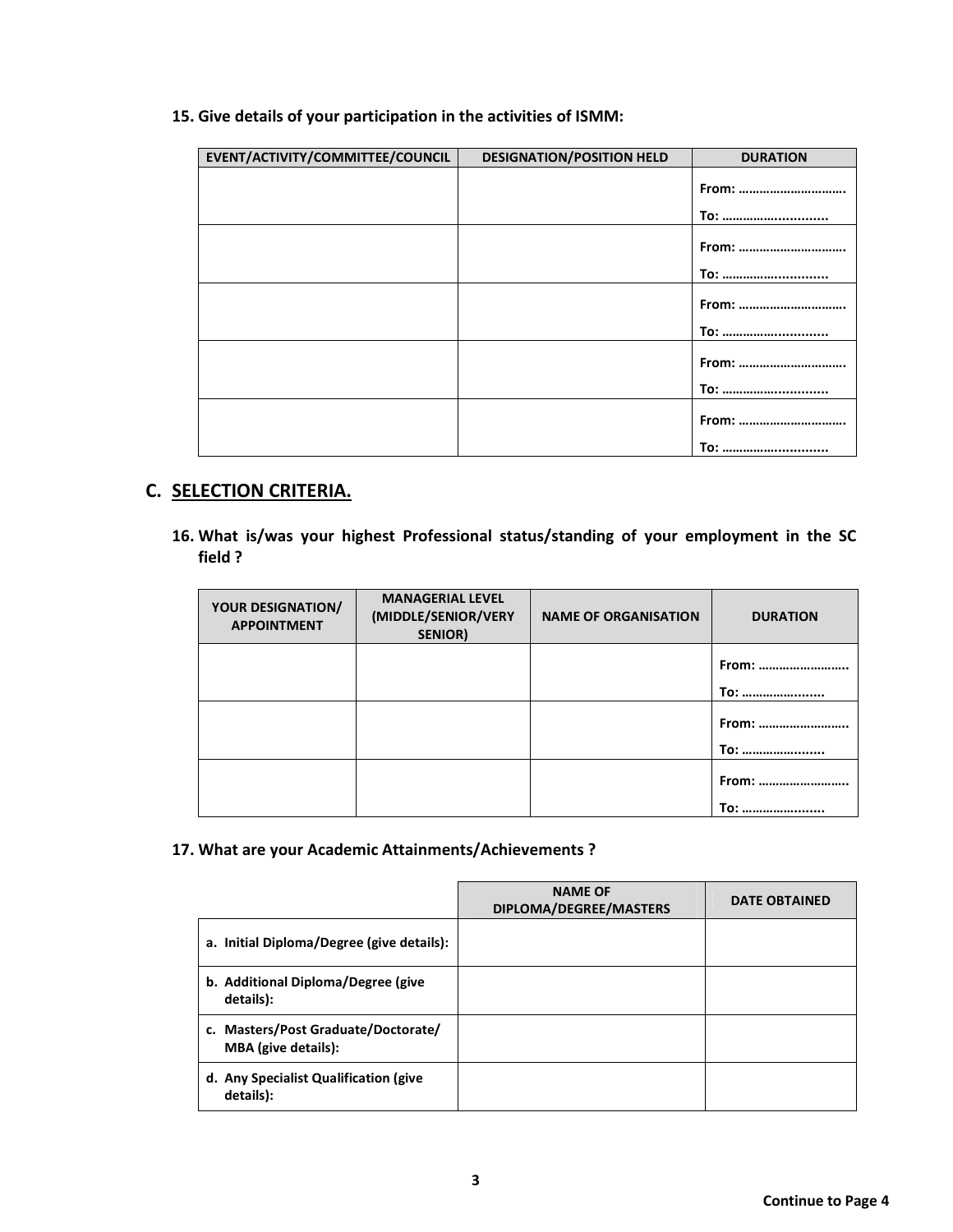### **18. a. What are your contribution and dedication to the ISMM (give details as shown below):**

| POSITION/DESIGNATION HELD | <b>COMMITTEE/COUNCIL</b> | <b>DURATION</b>      | <b>NO. OF YEARS</b> |
|---------------------------|--------------------------|----------------------|---------------------|
| i.                        |                          | From:<br><b>To: </b> |                     |
| ii.                       |                          | From:<br><b>To: </b> |                     |
| iii.                      |                          | From:<br><b>To: </b> |                     |
| iv.                       |                          | From:<br><b>To: </b> |                     |
| v.                        |                          | From:<br><b>To: </b> |                     |

## **b. Have you contributed Articles on Supply Chain disciplines to Newspapers/Journals/Magazines ?**

| <b>TITLES OF ARTICLES</b> | <b>NAME OF</b><br>NEWSPAPER/JOURNAL/MAGAZINE | <b>DATE PUBLISHED</b> |
|---------------------------|----------------------------------------------|-----------------------|
| ۱.                        |                                              |                       |
| ii.                       |                                              |                       |
| iii.                      |                                              |                       |
| iv.                       |                                              |                       |

## **c. Have you prepared Handouts/Lecture Notes for ISMM Training ?**

| TITLES OF HANDOUTS/LECTURE NOTES | <b>NAME OF COURSES</b> | <b>DATED HANDED TO DT</b> |
|----------------------------------|------------------------|---------------------------|
| ۱.                               |                        |                           |
| ii.                              |                        |                           |
| iii.                             |                        |                           |